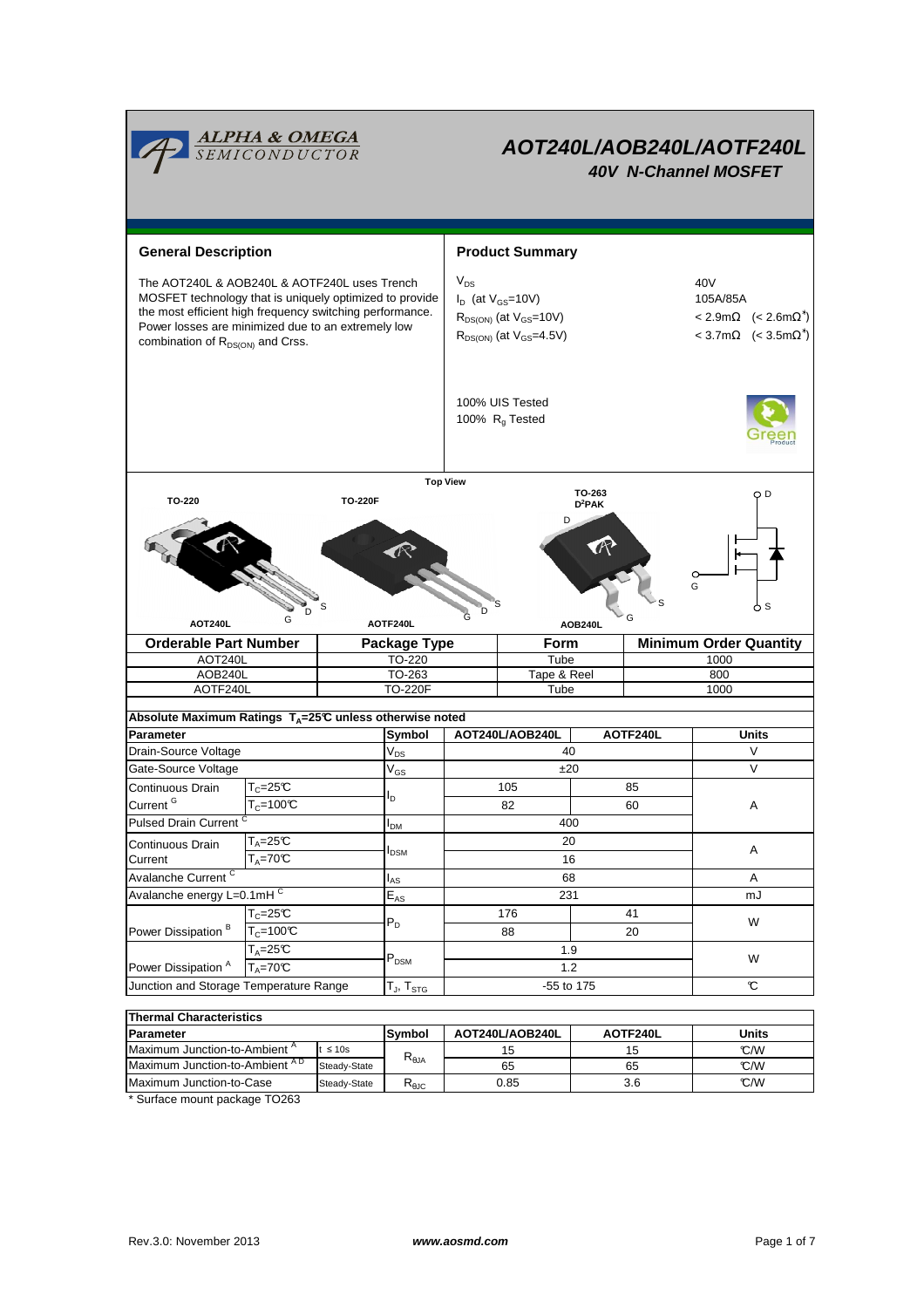

#### **Electrical Characteristics (TJ=25°C unless otherwise noted)**

| <b>Symbol</b>                                                      | Parameter                                             | <b>Conditions</b>                                                                        |              | Min  | <b>Typ</b> | Max    | <b>Units</b> |  |  |  |  |
|--------------------------------------------------------------------|-------------------------------------------------------|------------------------------------------------------------------------------------------|--------------|------|------------|--------|--------------|--|--|--|--|
| <b>STATIC PARAMETERS</b>                                           |                                                       |                                                                                          |              |      |            |        |              |  |  |  |  |
| BV <sub>DSS</sub>                                                  | Drain-Source Breakdown Voltage                        | $I_D = 250 \mu A$ , $V_{GS} = 0V$                                                        |              | 40   |            |        | $\vee$       |  |  |  |  |
|                                                                    |                                                       | $V_{DS}$ =40V, $V_{GS}$ =0V<br>$T_{\rm J} = 55$ °C                                       |              |      |            | 1      |              |  |  |  |  |
| $I_{DSS}$                                                          | Zero Gate Voltage Drain Current                       |                                                                                          |              |      |            | 5      | μA           |  |  |  |  |
| $I_{GSS}$                                                          | Gate-Body leakage current                             | $V_{DS} = 0V$ , $V_{GS} = \pm 20V$                                                       |              |      |            | ±100   | nA           |  |  |  |  |
| $V_{GS(th)}$                                                       | Gate Threshold Voltage                                | $V_{DS} = V_{GS}$ , $I_D = 250 \mu A$                                                    |              | 1    | 1.7        | 2.2    | V            |  |  |  |  |
| $I_{D(ON)}$                                                        | $V_{GS}$ =10V, $V_{DS}$ =5V<br>On state drain current |                                                                                          | 400          |      |            | A      |              |  |  |  |  |
| $R_{DS(ON)}$                                                       | Static Drain-Source On-Resistance                     | $V_{GS}$ =10V, $I_D$ =20A                                                                |              |      | 2.4        | 2.9    | $m\Omega$    |  |  |  |  |
|                                                                    |                                                       | TO220/TO220F                                                                             | $T_J = 125C$ |      | 3.7        | 4.7    |              |  |  |  |  |
|                                                                    |                                                       | $V_{GS} = 4.5V, I_D = 20A$                                                               |              |      | 3          |        |              |  |  |  |  |
|                                                                    |                                                       | TO220/TO220F                                                                             |              |      |            | 3.7    | $m\Omega$    |  |  |  |  |
|                                                                    |                                                       | $V_{GS}$ =10V, $I_{D}$ =20A                                                              |              |      | 2.1        | 2.6    | $m\Omega$    |  |  |  |  |
|                                                                    |                                                       | TO263                                                                                    |              |      |            |        |              |  |  |  |  |
|                                                                    |                                                       | $V_{GS} = 4.5V, I_D = 20A$<br>TO263                                                      |              |      | 2.7        | 3.5    | $m\Omega$    |  |  |  |  |
|                                                                    |                                                       |                                                                                          |              |      |            |        |              |  |  |  |  |
| $g_{FS}$                                                           | <b>Forward Transconductance</b>                       | $V_{DS}$ =5V, $I_D$ =20A                                                                 |              |      | 78         |        | S            |  |  |  |  |
| $V_{SD}$                                                           | $IS=1A, VGS=0V$<br>Diode Forward Voltage              |                                                                                          |              | 0.65 | 1          | $\vee$ |              |  |  |  |  |
| Maximum Body-Diode Continuous Current G<br>$\mathsf{I}_\mathsf{S}$ |                                                       |                                                                                          |              |      |            | 105    | A            |  |  |  |  |
|                                                                    | <b>DYNAMIC PARAMETERS</b>                             |                                                                                          |              |      |            |        |              |  |  |  |  |
| $C_{\rm iss}$                                                      | Input Capacitance                                     | $V_{GS}$ =0V, $V_{DS}$ =20V, f=1MHz                                                      |              |      | 3510       |        | pF           |  |  |  |  |
| $C_{\text{oss}}$                                                   | Output Capacitance                                    |                                                                                          |              |      | 1070       |        | pF           |  |  |  |  |
| $\mathsf{C}_{\mathsf{rss}}$                                        | Reverse Transfer Capacitance                          |                                                                                          |              |      | 68         |        | pF           |  |  |  |  |
| R <sub>g</sub>                                                     | Gate resistance                                       | $V_{GS}$ =0V, $V_{DS}$ =0V, f=1MHz                                                       |              | 0.5  | 1          | 1.5    | Ω            |  |  |  |  |
|                                                                    | <b>SWITCHING PARAMETERS</b>                           |                                                                                          |              |      |            |        |              |  |  |  |  |
| Q <sub>q</sub> (10V)                                               | <b>Total Gate Charge</b>                              | $V_{GS}$ =10V, $V_{DS}$ =20V, $I_{D}$ =20A                                               |              |      | 49         | 72     | nС           |  |  |  |  |
| $Q_g(4.5V)$                                                        | <b>Total Gate Charge</b>                              |                                                                                          |              |      | 22         | 32     | nC           |  |  |  |  |
| $\mathbf{Q}_\text{gs}$                                             | Gate Source Charge                                    |                                                                                          |              |      | 9          |        | nС           |  |  |  |  |
| $Q_{gd}$                                                           | Gate Drain Charge                                     |                                                                                          |              |      | 7          |        | nС           |  |  |  |  |
| $t_{D(on)}$                                                        | Turn-On DelayTime                                     | $V_{GS}$ =10V, $V_{DS}$ =20V, R <sub>L</sub> =1 $\Omega$ ,<br>$R_{\text{GEN}} = 3\Omega$ |              |      | 11         |        | ns           |  |  |  |  |
| $\mathsf{t}_{\sf r}$                                               | Turn-On Rise Time                                     |                                                                                          |              |      | 10         |        | ns           |  |  |  |  |
| $t_{D(off)}$                                                       | Turn-Off DelayTime                                    |                                                                                          |              |      | 38         |        | ns           |  |  |  |  |
| $t_f$                                                              | Turn-Off Fall Time                                    |                                                                                          |              |      | 11         |        | ns           |  |  |  |  |
| $t_{rr}$                                                           | Body Diode Reverse Recovery Time                      | $I_F = 20A$ , dl/dt=500A/ $\mu$ s                                                        |              |      | 21         |        | ns           |  |  |  |  |
| Qr                                                                 | Body Diode Reverse Recovery Charge                    | $I_F$ =20A, dl/dt=500A/ $\mu$ s                                                          |              |      | 58         |        | nС           |  |  |  |  |

A. The value of R<sub>ala</sub> is measured with the device mounted on 1in<sup>2</sup> FR-4 board with 2oz. Copper, in a still air environment with T<sub>a</sub> =25°C. The Power dissipation P<sub>DSM</sub> is based on R <sub>θJA</sub> and the maximum allowed junction temperature of 150°C. The value in any given application depends on the user's specific board design, and the maximum temperature of 175°C may be used if the PCB allows it.

B. The power dissipation P<sub>D</sub> is based on T<sub>J(MAX)</sub>=175°C, using junction-to-case thermal resistance, and is more useful in setting the upper dissipation limit for cases where additional heatsinking is used.

C. Repetitive rating, pulse width limited by junction temperature T<sub>J(MAX)</sub>=175° C. Ratings are based on low frequency and duty cycles to keep initial  $T_J = 25^\circ$  C.

D. The  $R_{\theta JA}$  is the sum of the thermal impedance from junction to case  $R_{\theta JC}$  and case to ambient.

E. The static characteristics in Figures 1 to 6 are obtained using <300µs pulses, duty cycle 0.5% max.

F. These curves are based on the junction-to-case thermal impedance which is measured with the device mounted to a large heatsink, assuming a maximum junction temperature of  $T_{J(MAX)}=175^{\circ}$  C. The SOA curve provides a single pulse rating.

G. The maximum current limited by package.

H. These tests are performed with the device mounted on 1 in<sup>2</sup> FR-4 board with 2oz. Copper, in a still air environment with T<sub>A</sub>=25°C.

THIS PRODUCT HAS BEEN DESIGNED AND QUALIFIED FOR THE CONSUMER MARKET. APPLICATIONS OR USES AS CRITICAL COMPONENTS IN LIFE SUPPORT DEVICES OR SYSTEMS ARE NOT AUTHORIZED. AOS DOES NOT ASSUME ANY LIABILITY ARISING OUT OF SUCH APPLICATIONS OR USES OF ITS PRODUCTS. AOS RESERVES THE RIGHT TO IMPROVE PRODUCT DESIGN, FUNCTIONS AND RELIABILITY WITHOUT NOTICE.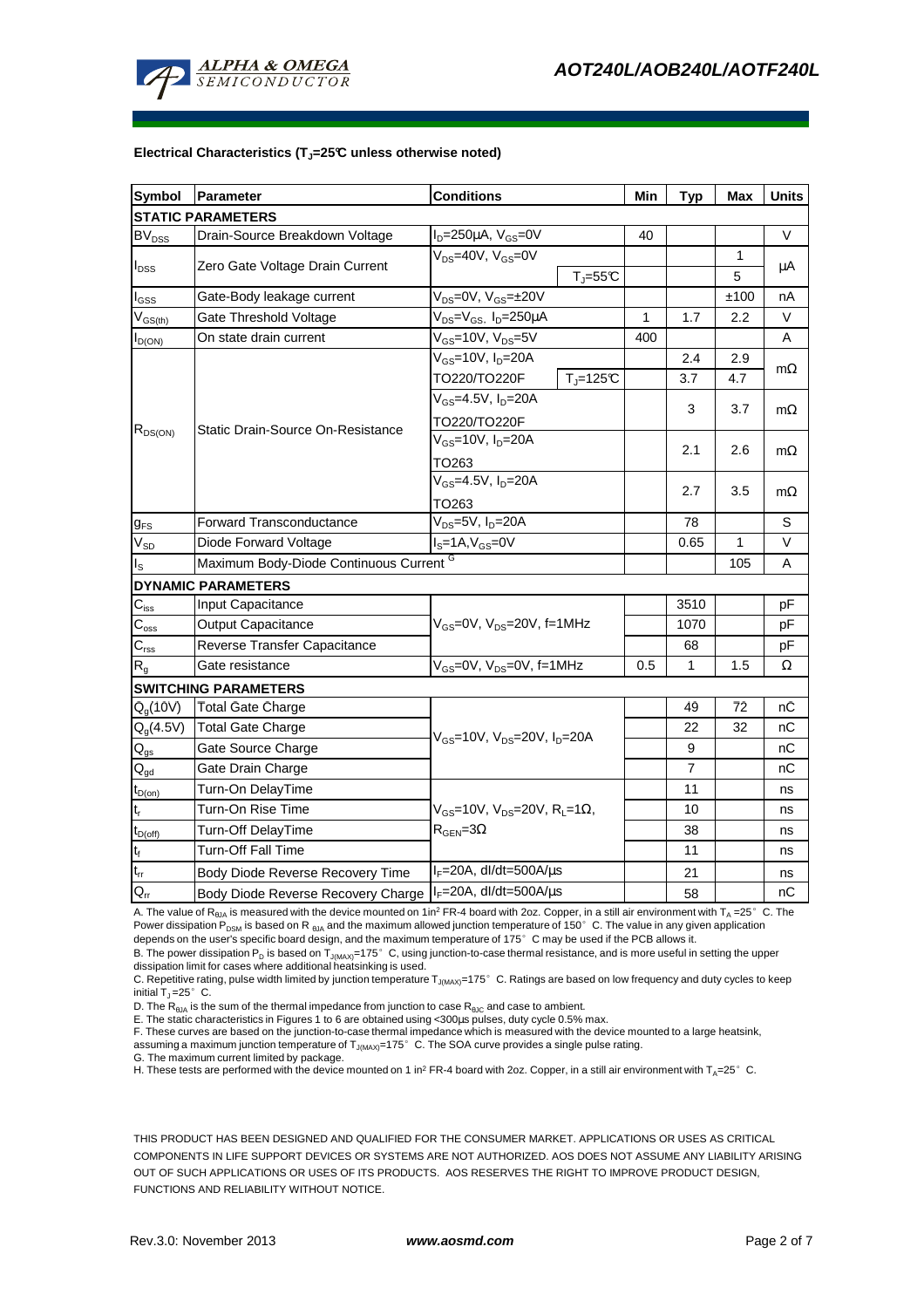

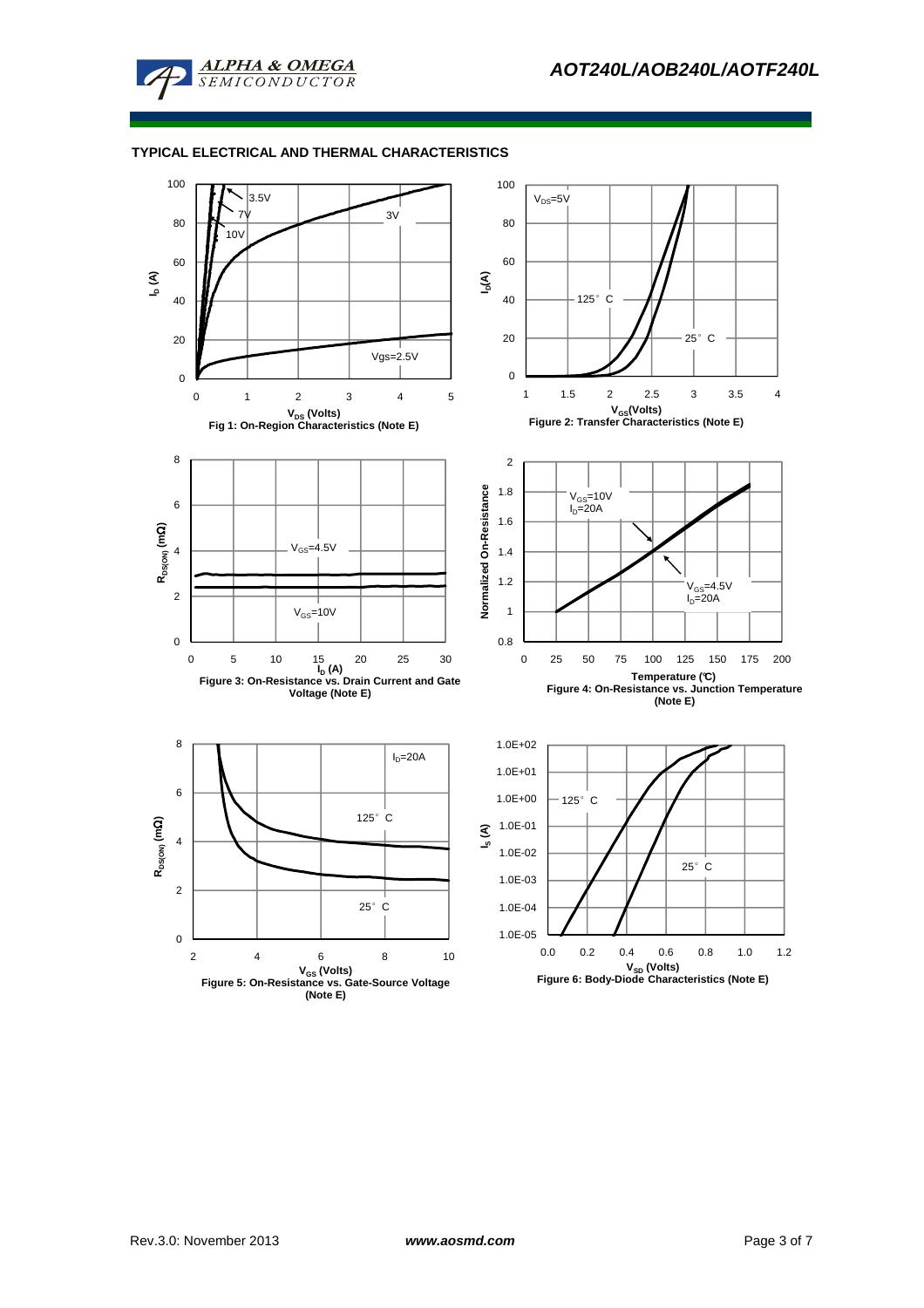



**Figure 11: Normalized Maximum Transient Thermal Impedance for AOT240L and AOB240L (Note F)**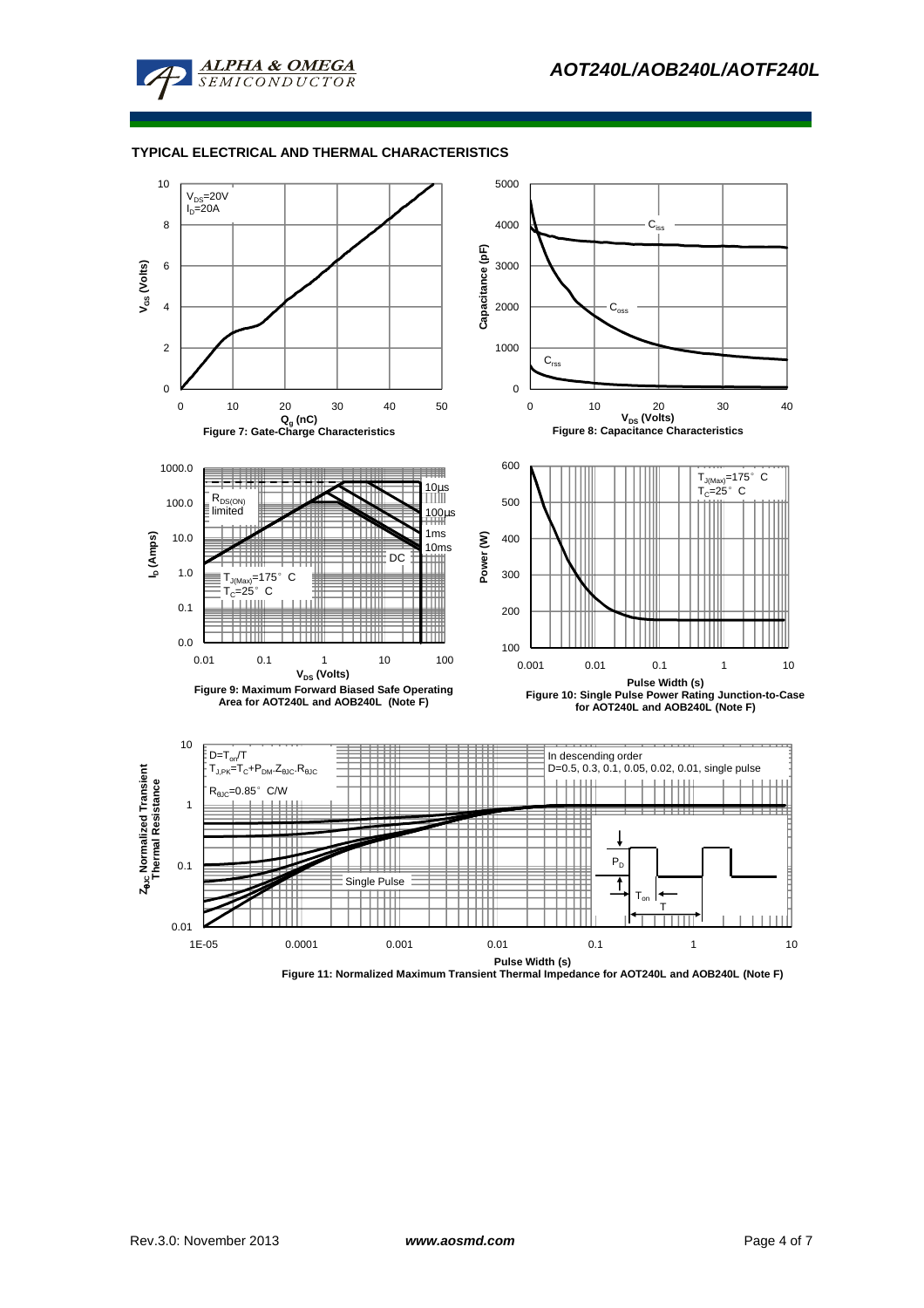



**Figure 14: Normalized Maximum Transient Thermal Impedance for AOTF240L (Note F)**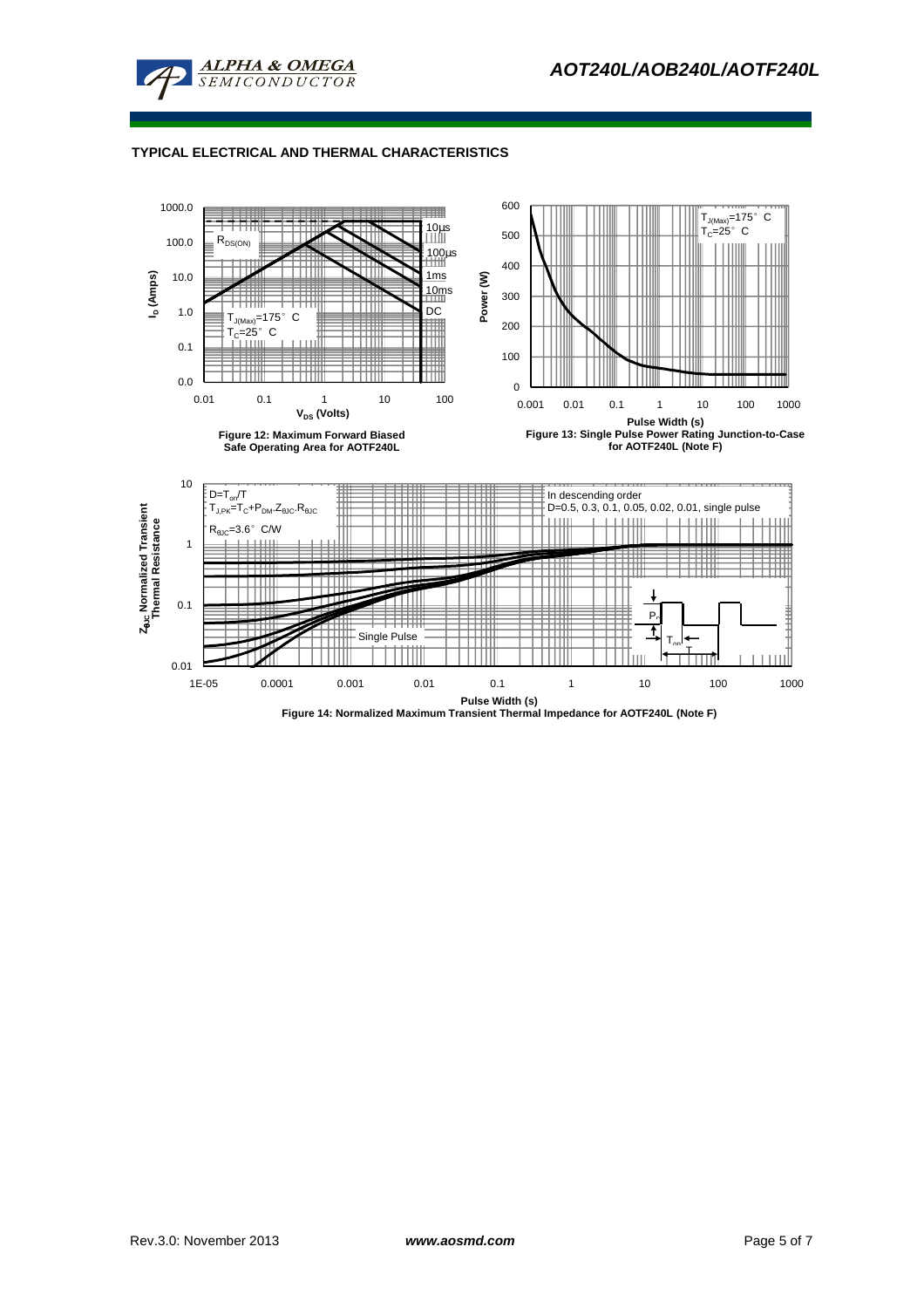